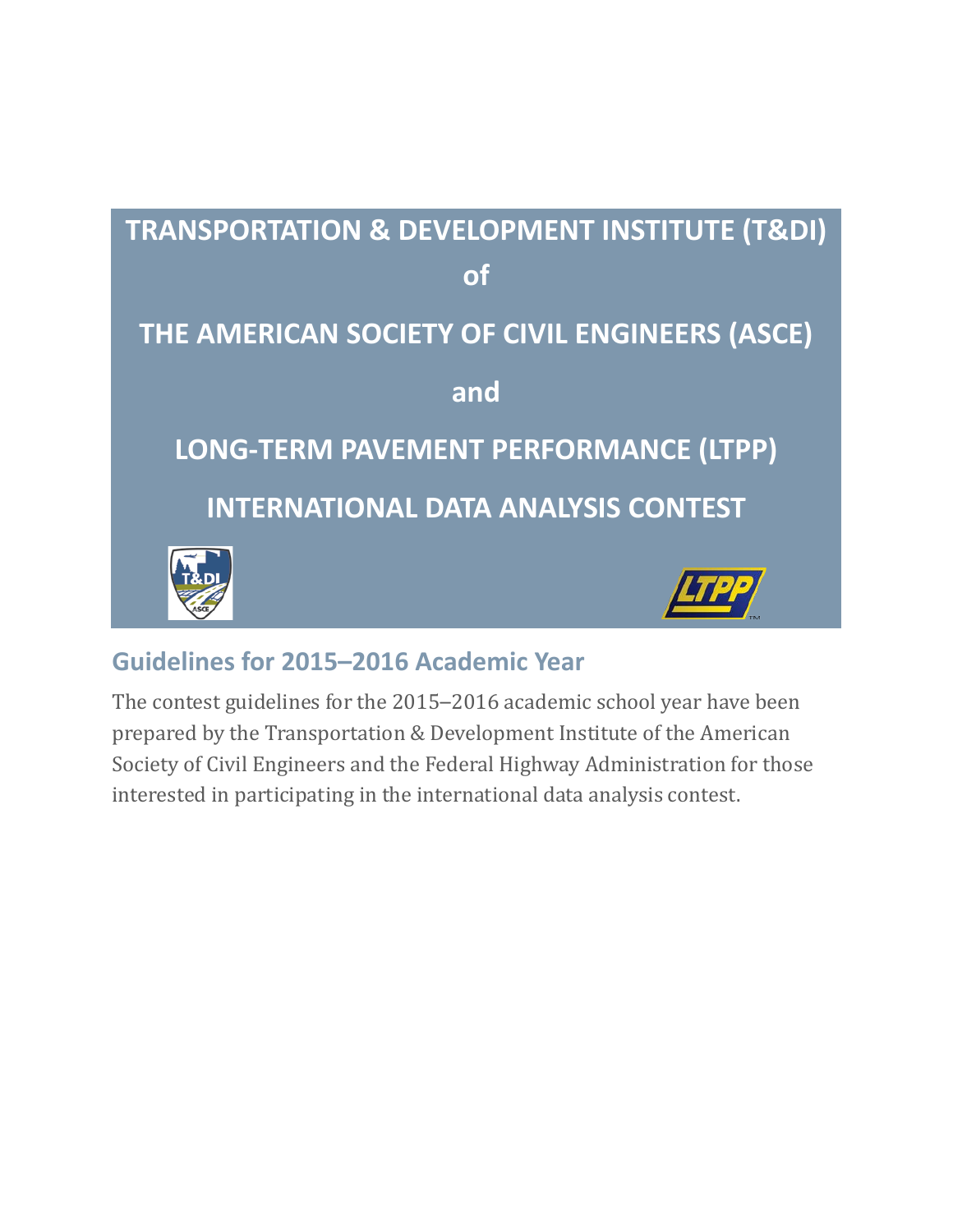# TABLE OF CONTENTS

# Contents

| Background and Scope of Contest                               |    |
|---------------------------------------------------------------|----|
| Background of the LTPP Program                                |    |
| Theme, Categories, Awards, Contest Timeline, and Participants |    |
|                                                               | 8  |
| Appendix A – Paper Preparation                                | 10 |
| Appendix B – Contest Cover Page                               |    |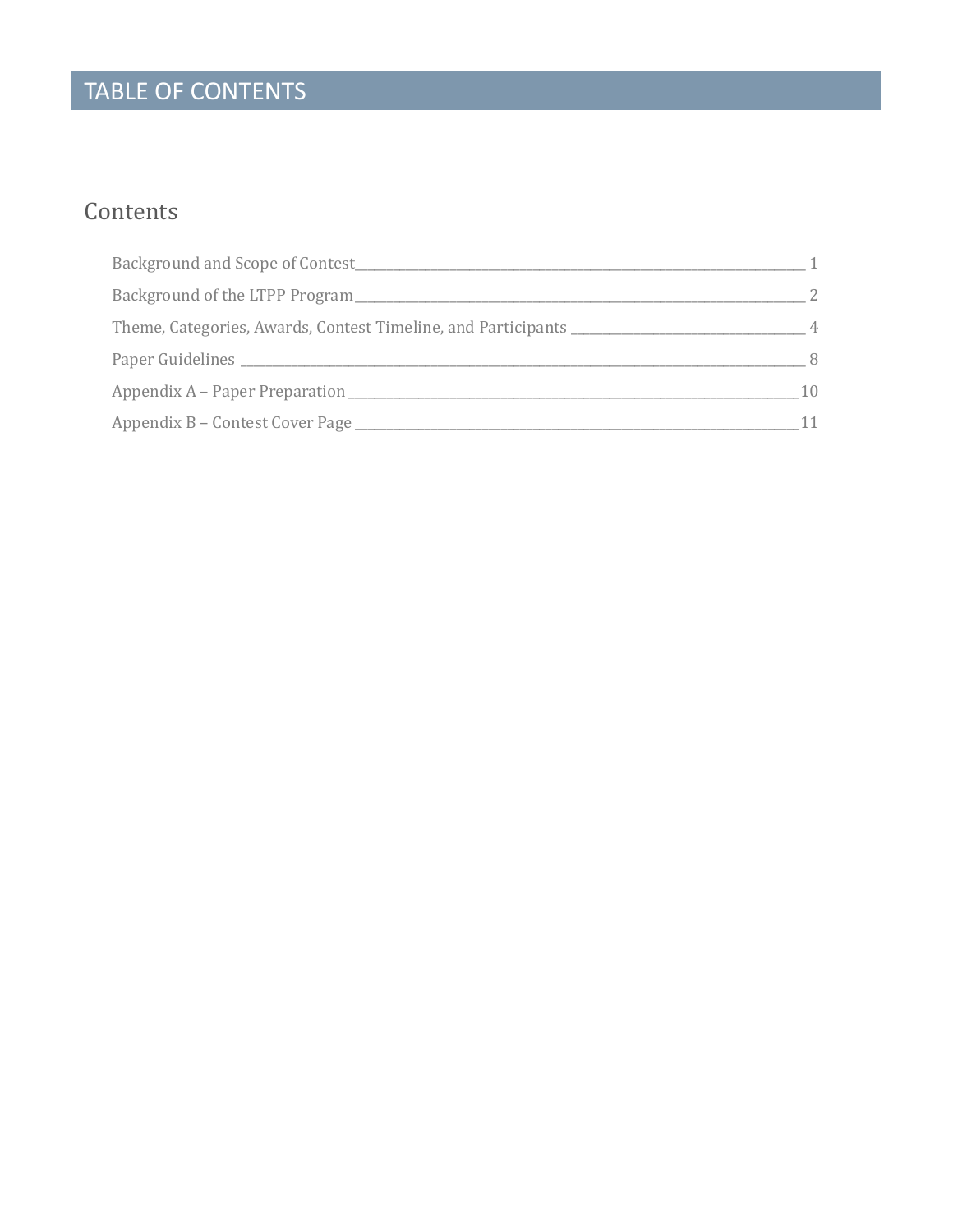# <span id="page-2-0"></span>Background and Scope of Contest

The International Data Analysis Contest is a joint effort between the Long-Term Pavement Performance (LTPP) program of the Federal Highway Administration (FHWA) and the Task Committee on the Long-Term Pavement Performance Contest, a subcommittee of the Highway Pavement Committee of the Transportation and Development Institute (T&DI) of the American Society of Civil Engineers (ASCE).

Initiated in August 1998, the contest is designed to encourage students, professors, highway agencies, and consultants from around the world to use the LTPP data collected over the past two decades. The contest offers a unique opportunity for contestants (primarily students) to work individually or in a team to perform research that will benefit the highway transportation community. Contestants must document their findings in a written paper. Authors of winning papers will receive a cash prize and an all-expense paid trip to Washington, DC to be nationally recognized at the 2017 Transportation Research Board (TRB) 96th Annual Meeting. In addition, winners will present their research topic at one or more TRB meeting sessions and will be given the option to have FHWA publish their winning paper, which will be available for researchers worldwide. All participants will receive a letter of recognition from ASCE and FHWA.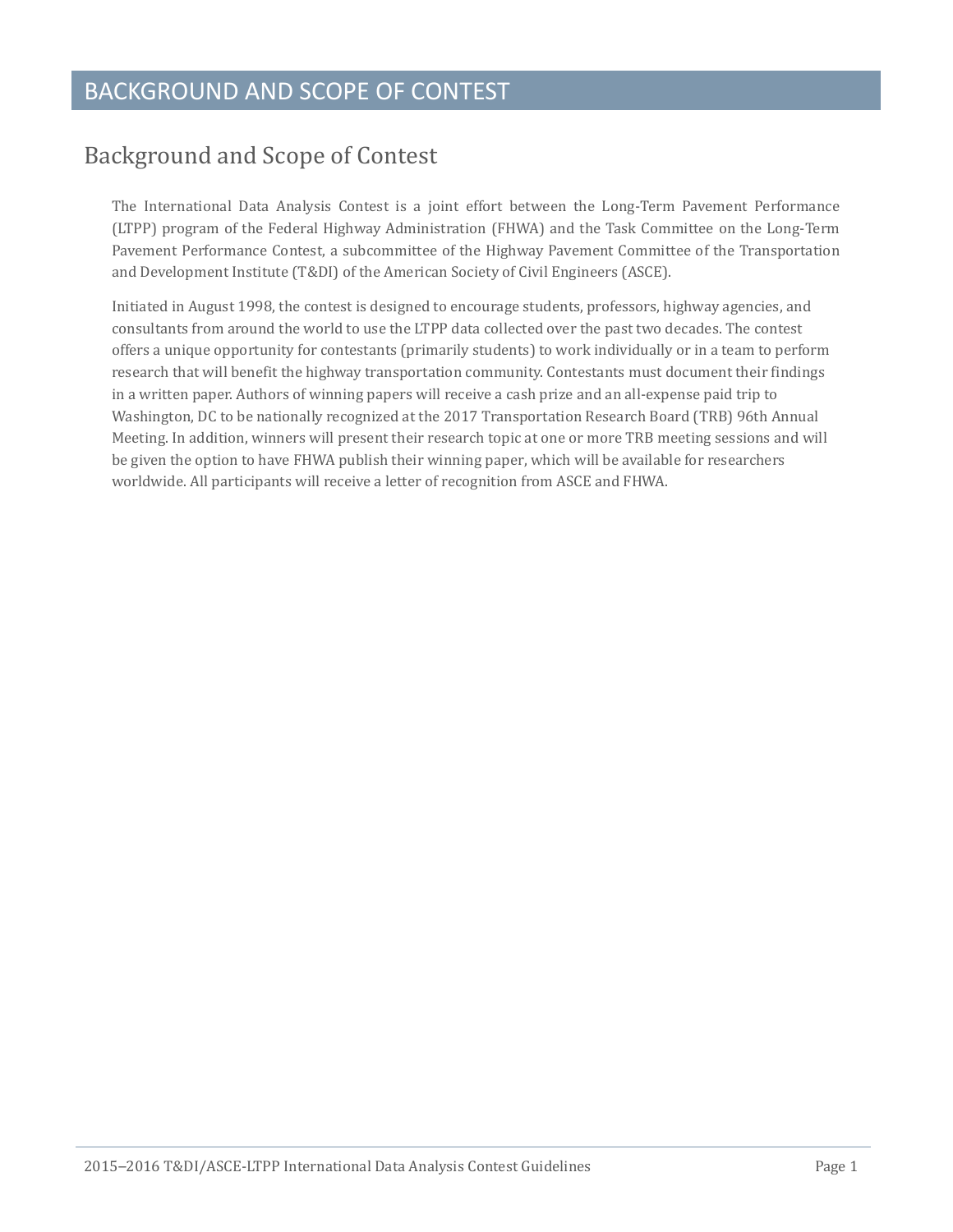# <span id="page-3-0"></span>Background of the LTPP Program

#### BRIEF HISTORY

During the early 1980s, the Transportation Research Board (TRB) of the National Research Council, under the sponsorship of FHWA and with the cooperation of the American Association of State Highway and Transportation Officials (AASHTO), undertook a thorough study of the deterioration of the Nation's highway and bridge infrastructure system. The study recommended that a Strategic Highway Research Program (SHRP) be initiated to focus research and development activities that would make major contributions to improving highway transportation. The report, published as "TRB Special Report 202*"* in 1984, emphasized six research areas, with the Long-Term Pavement Performance (LTPP) program as one of the key research areas. During 1985 and 1986, independent contractors developed details of the research programs for SHRP. The detailed programs were published in May 1986 as a TRB Report entitled "Strategic Highway Research Program—Research Plans."

The LTPP program was transferred from SHRP to FHWA in 1992 to continue the work. The program provides research studies of inservice pavements as envisioned by SHRP: as a comprehensive program to satisfy a total range of pavement information needs. It draws on technical knowledge of pavements presently available and seeks to develop better models to explain how and why pavements perform as they do. The LTPP program also seeks to gain knowledge of the specific effects on pavement performance due to various design variables, such as traffic, environment, materials, construction quality, and maintenance practices. As sufficient data become available with time, analysis is conducted to provide better performance prediction models for use in design and pavement management.

### GOAL AND OBJECTIVES

The goal of the LTPP program is to increase pavement life by investigating various designs and rehabilitated pavement structures using different materials and under different loads, environments, subgrade soil, and maintenance practices. The specific objectives of the LTPP program are to:

- 1. Evaluate existing design methods.
- 2. Develop improved design methodologies and strategies for the rehabilitation of existing pavements.
- 3. Develop improved design equations for new and reconstructed pavements.
- 4. Determine the effects of (a) loading, (b) environment, (c) material properties and variability, (d) construction quality, and (e) maintenance levels on pavement distress and performance.
- 5. Determine the effects of specific design features on pavement performance.
- 6. Establish a national long-term pavement database to support the program's objectives and future needs.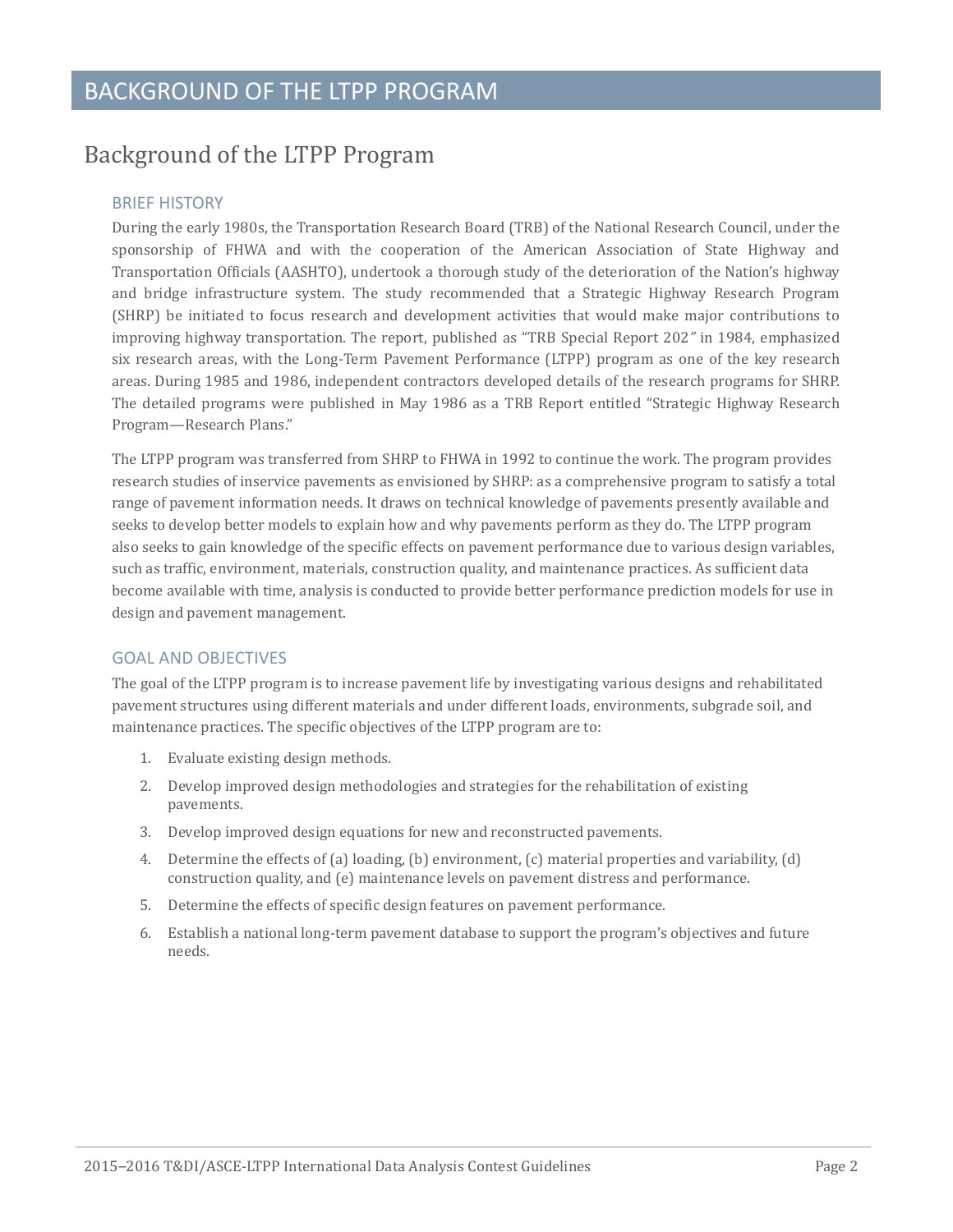# BACKGROUND OF THE LTPP PROGRAM

#### LTPP EXPERIMENTS AND DATA COLLECTED

The LTPP program includes two experiment categories: General Pavement Study (GPS) experiments and Specific Pavement Study (SPS) experiments. Within each experiment category, several types of studies have been evaluated by the LTPP program. The GPS experiments consist of inservice pavement test sections throughout the United States and Canada. They embrace an array of site selection factors that provide information for a national database to meet the objectives of the LTPP program. The SPS experiments have their own set of unique goals, construction needs, and experimental approaches that cannot be achieved by the GPS experiments. The SPS experiments are intensive studies with specific evaluation variables.

Several broad classes of data stored in the LTPP database include:

- 1. General Test Section Information.
- 2. Inventory Data.
- 3. Climatic Data.
- 4. Materials Test Data.
- 5. Maintenance Data.
- 6. Rehabilitation Data.
- 7. Traffic Data.
- 8. Pavement Monitoring Data.

The data collected are housed in the LTPP Information Management System. It is the world's largest pavement performance database ever created, with enormous potential for the development of products to improve pavement technologies in the future.

### ACCESSING THE DATA AND OTHER LTPP INFORMATION

The LTPP database evolves continuously to accommodate data collected over 25 years. The data are stored using a relational database design that involves over 6,000 data elements in over 400 tables. This approach greatly enhances the system's ability to store massive amounts of data in a very organized method. However, the LTPP storage scheme makes data accessibility somewhat difficult because it requires extensive knowledge of the information and format of the LTPP database, which includes information on the database structure, data codes, data collection, testing protocols, and relationships between data tables. To address the need for a structured and user-friendly LTPP data source, the data have been made available in a variety of formats throughout the years. The latest and most enhanced system is LTPP InfoPave™, a Web-based system that provides easy access to the LTPP data as well as access to LTPP software tools, research reports, and other program information. LTPP InfoPave is an excellent tool that allows students (and other users) to explore the LTPP database, become familiar with the data types, and examine the availability of suitable LTPP test sections to use for analysis. **Students are required to use LTPP InfoPaveTM to compete in this contest**.

The LTPP program updates the database throughout the year and provides an annual release of the database to the public at the TRB Annual Meeting in Washington, DC. The public release is known as the LTPP Standard Data Release, or SDR. Each release is sequentially numbered. The most current public release of the LTPP data is SDR 29.0 and is available by contacting the LTPP Customer Support Service Center a[t ltppinfo@dot.gov](mailto:ltppinfo@dot.gov) or 202–493–3035 or by downloading it from the LTPP InfoPave™ Web site.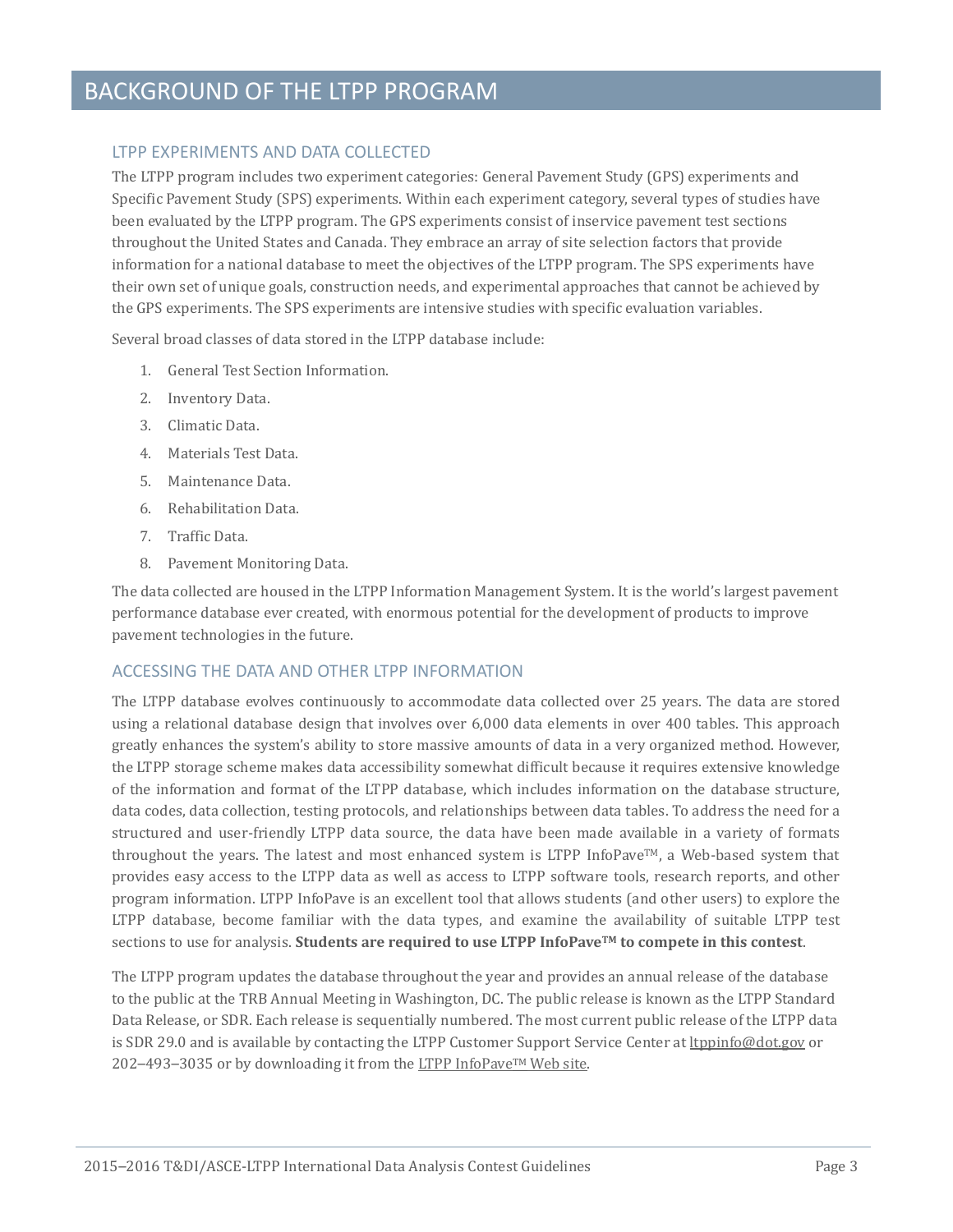# THEME, CATEGORIES, AWARDS, CONTEST TIMELINE, AND PARTICIPANTS

# <span id="page-5-0"></span>Theme, Categories, Awards, Contest Timeline, and Participants

Students are to focus their analysis and paper topic around the overall contest theme or challenge topic. The challenge topic will focus on components of ongoing LTPP research that have the potential to contribute to other pavement-related areas.

#### THEME

The theme for the 2015–2016 T&DI/ASCE-LTPP International Data Analysis Contest is:

#### **Select or Develop a Key Performance Indicator Using LTPP InfoPave™ to Evaluate a Question or Concern for Your Region or State.**

The overall theme is very broad and gives the contestants the flexibility and creativity to select a topic of interest that will contribute to a better understanding of pavement performance. For example, a topic can range from how the environment does or does not impact pavement performance, or how heavy traffic loads can trigger early pavement distresses.

#### CHALLENGE TOPIC

This year's contest includes a challenge topic. The challenge topic for the 2015–2016 T&DI/ASCE-LTPP International Data Analysis Contest is:

#### **Develop Threshold Triggers for Maintenance and Rehabilitation Treatments Using the LTPP Data.**

Many highway agencies still need to know what maintenance or rehabilitation treatment to apply and when it should be applied. The findings from this analysis should result in guidelines or parameters for highway agencies to use to help them determine the optimal time for applying pavement maintenance and rehabilitation treatments.

A review of the LTPP maintenance and rehabilitation data should be performed along with a thorough literature review of similar projects such as the Guide for Optimal Timing of Pavement Preventive Maintenance Treatment Applications (NCHRP 14-14).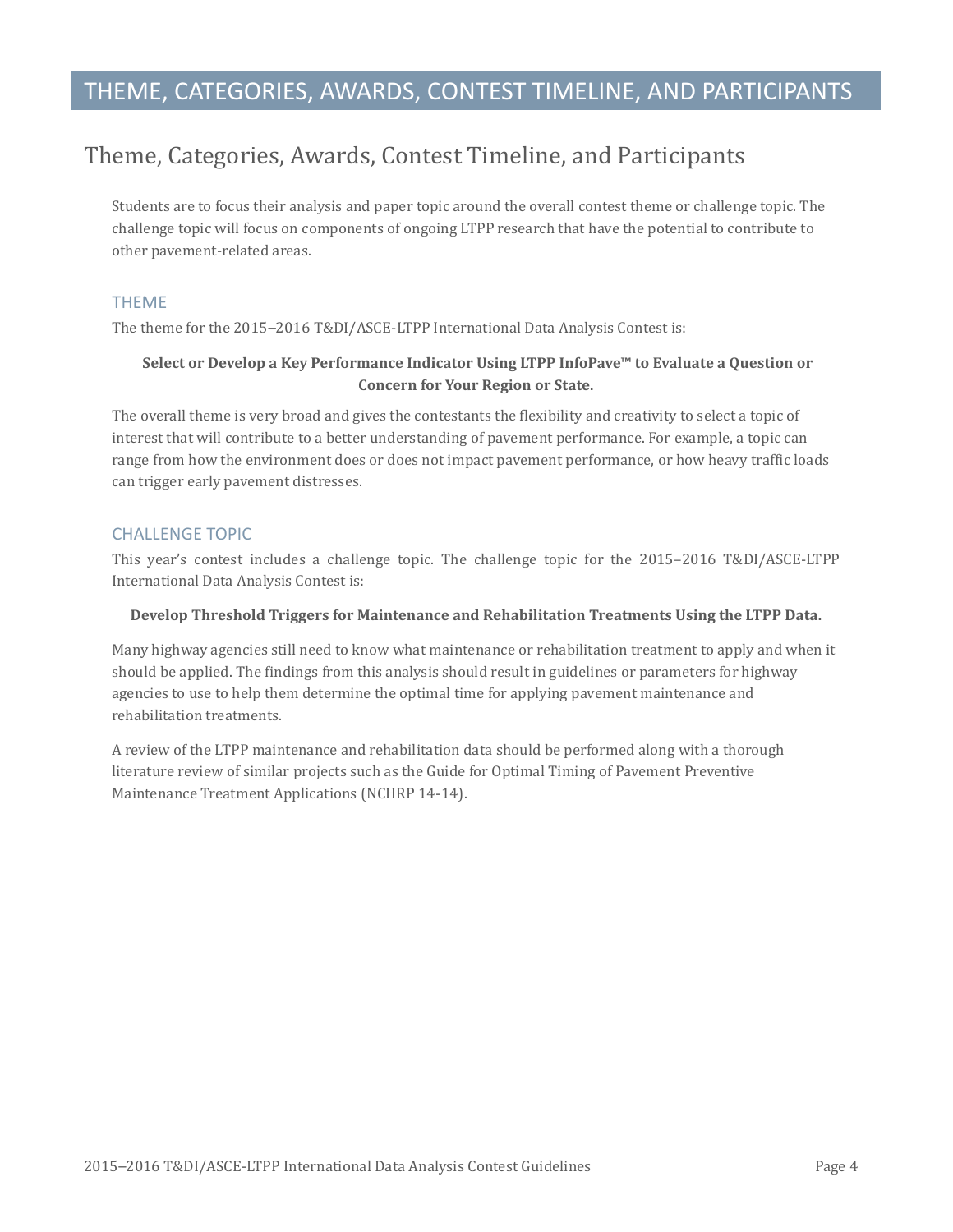### **CATEGORIES**

The categories for the 2015–2016 T&DI/ASCE-LTPP International Data Analysis Contest are:

- Undergraduate Category. A team will consist of one to four undergraduate students only. The analysis is restricted to using only LTPP data. The principal author(s) must be the undergraduate student(s) who conducts the analysis.
- Graduate Category. A team will consist of one to four students, which may include undergraduate students. The analysis is restricted to using only LTPP data. The principal author(s) must be the graduate student(s) who conducts the analysis.
- Partnership Category. This category is for undergraduate and/or graduate students working in partnership with a highway agency or private company. In this category, the LTPP data may be supplemented with additional highway agency data, if desired. The team shall consist of one to four students, the external partner, and faculty advisor, if appropriate. The principal author(s) must be the undergraduate and/or graduate student(s) who conducts the analysis. However, additional authors, such as practicing engineers from highway agencies, other agencies, private companies, or faculty members, may be included.
- Challenge Category. This category is for any team willing to tackle the challenge topic. A team shall consist of one to four students at any level (undergraduate and/or graduate), external partners if applicable, and may include the faculty advisor as a contributing author. The analysis is restricted to using only LTPP data. The principal author(s) must be the student(s) who primarily conducts the analysis.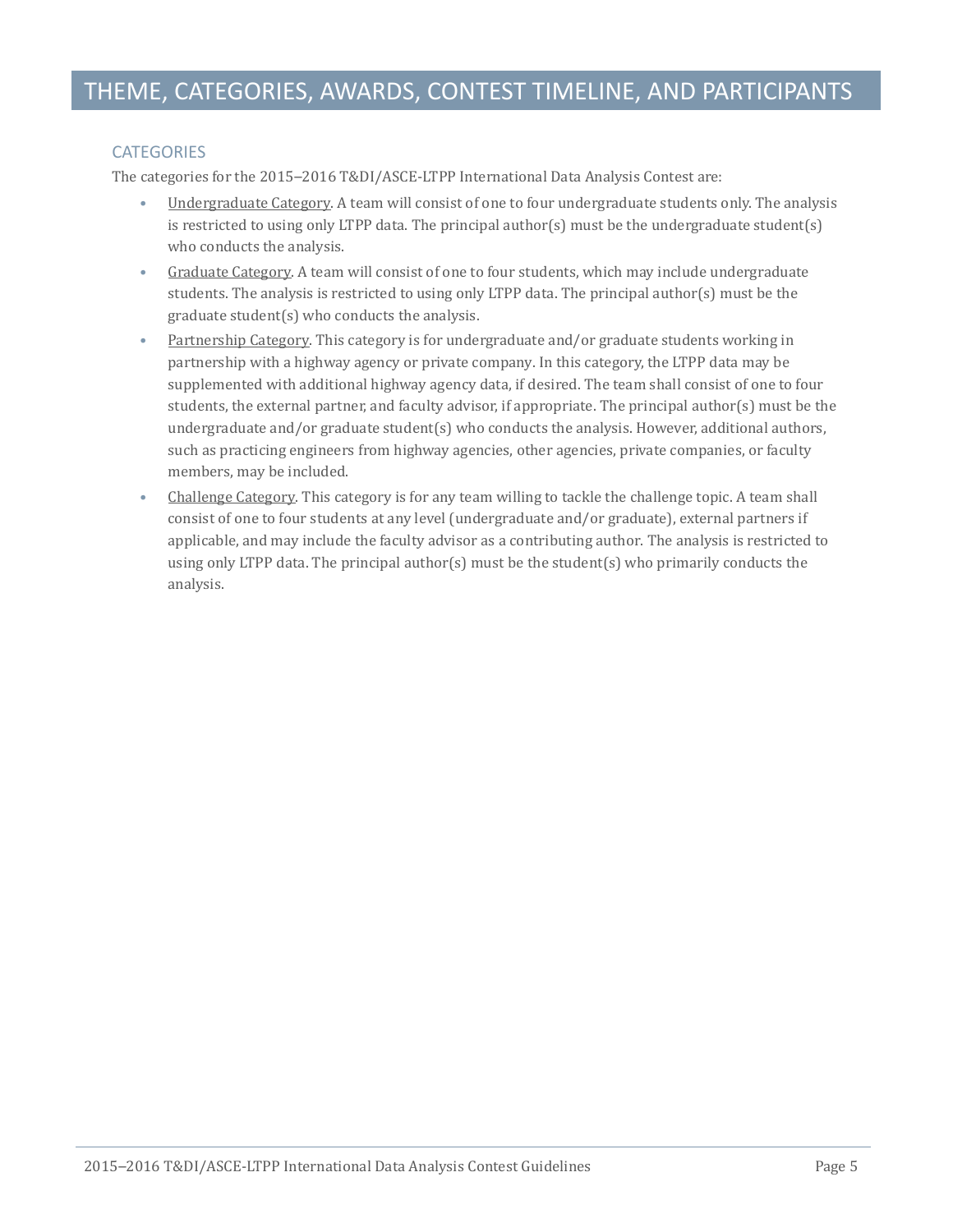# THEME, CATEGORIES, AWARDS, CONTEST TIMELINE, AND PARTICIPANTS

#### AWARDS

The following table lists the awards for each of the categories described above.

#### 2015–2016 T&DI/ASCE-LTPP INTERNATIONAL DATA ANALYSIS CONTEST AWARDS

| <b>CATEGORY</b>  | <b>AWARD</b>                                                                                                                                                                                                                                                                            |  |
|------------------|-----------------------------------------------------------------------------------------------------------------------------------------------------------------------------------------------------------------------------------------------------------------------------------------|--|
| Undergraduate    | <b>Best Undergraduate Paper Award</b>                                                                                                                                                                                                                                                   |  |
|                  | 1st PLACE WINNER:<br>All-Expense Paid Trip to Attend TRB Annual Meeting (courtesy of<br>FHWA).<br>\$500 Cash Prize (courtesy of ASCE through private donations).<br>$\bullet$<br>Award Certificate.<br>٠<br>Option to Have Paper Published by FHWA.<br>۰                                |  |
| Graduate         | <b>Best Graduate Paper Award</b>                                                                                                                                                                                                                                                        |  |
|                  | 1st PLACE WINNER:<br>All-Expense Paid Trip to Attend TRB Annual Meeting (courtesy of<br>FHWA).<br>\$1,000 Cash Prize (courtesy of ASCE through private donations).<br>$\bullet$<br>Award Certificate.<br>۰<br>Option to Have Paper Published by FHWA.                                   |  |
| Partnership      | <b>Best Partnership Paper Award</b>                                                                                                                                                                                                                                                     |  |
|                  | 1st PLACE WINNER:<br>All-Expense Paid Trip to Attend TRB Annual Meeting (courtesy of<br>$\bullet$<br>FHWA).<br>\$500 Cash Prize (courtesy of ASCE through private donations).<br>$\bullet$<br>Award Certificate.<br>$\bullet$<br>Option to Have Paper Published by FHWA.<br>٠           |  |
| <b>Challenge</b> | <b>Best Challenge Paper Award</b>                                                                                                                                                                                                                                                       |  |
|                  | 1st PLACE WINNER:<br>All-Expense Paid Trip to Attend TRB Annual Meeting (courtesy of<br>$\bullet$<br>FHWA).<br>\$1,500 Cash Prize (courtesy of ASCE through private donations).<br>$\bullet$<br>Award Certificate.<br>$\bullet$<br>Option to Have Paper Published by FHWA.<br>$\bullet$ |  |

#### **Note:**

**The review committee reserves the right to move a paper into a different category if the committee thinks the paper is a better fit in that category.**

**For all teams (regardless of the category in which the paper is being presented), only one student will receive the all-expense paid trip to Washington, DC to present the findings and accept the award on behalf of the team. However, the cash prize will be divided evenly among the student team and each team member will receive an award certificate.**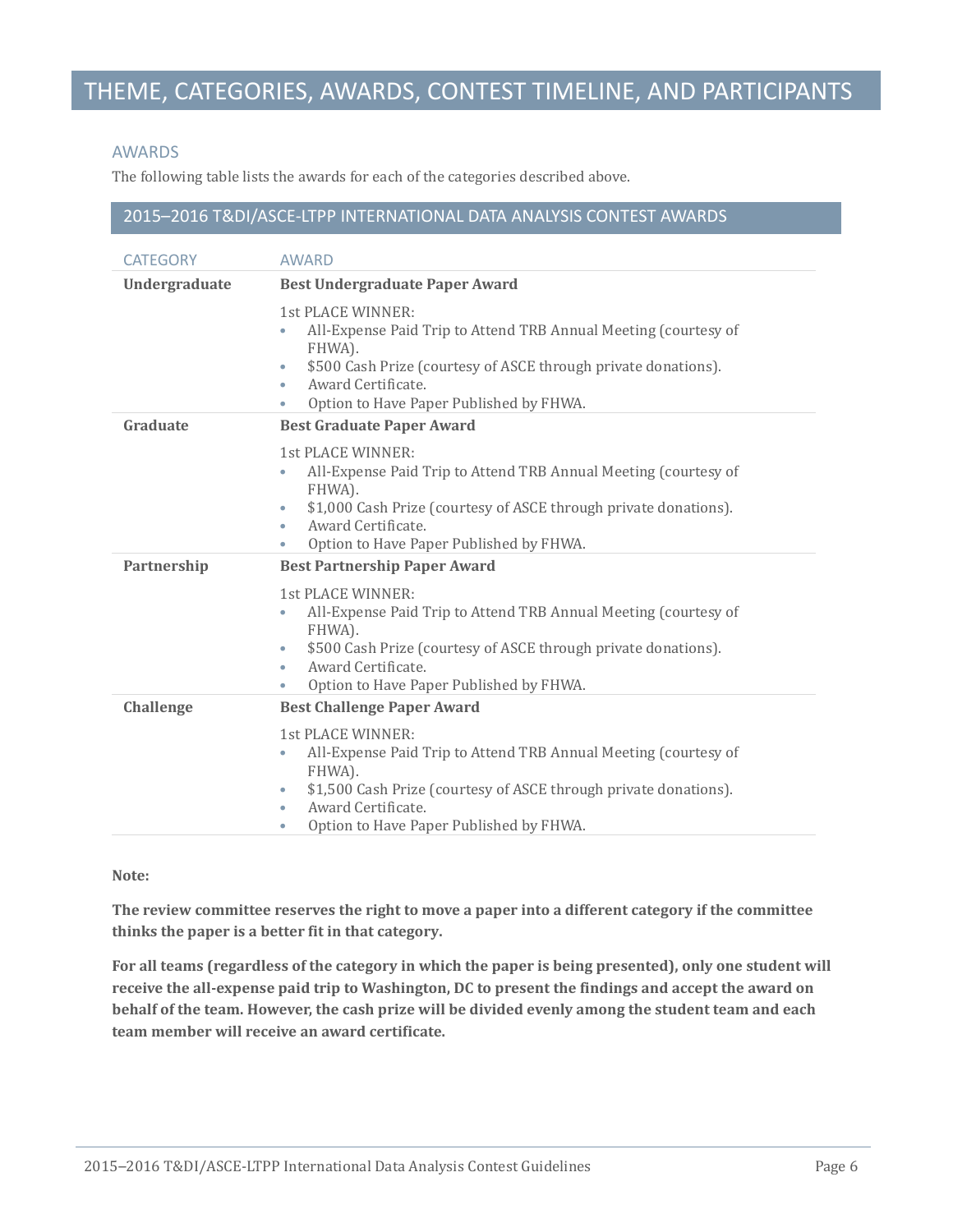#### CONTEST TIMELINE

The following table shows the contest timeline.

#### 2015–2016 T&DI/ASCE-LTPP INTERNATIONAL DATA ANALYSIS CONTEST TIMELINE

| <b>ACTIVITY</b>                                                | <b>DATF</b>        |
|----------------------------------------------------------------|--------------------|
| <b>Initiate Contest</b>                                        | September 25, 2015 |
| <b>Deadline to Submit Papers</b>                               | June 1, 2016       |
| <b>Complete Evaluation of Papers</b>                           | July 31, 2016      |
| <b>Notify Winners</b>                                          | August 15, 2016    |
| <b>Recognition/Awards at TRB 96th Annual</b><br><b>Meeting</b> | January 8, 2017    |

#### STUDENT PARTICIPANTS

Graduate and undergraduate students who graduate anytime during the academic year are eligible to participate. Students who are full-time employees on LTPP-related contracts are NOT eligible to participate in the contest. Students who wish to participate in the contest must be sponsored by at least one faculty advisor. Student participants must submit a letter of sponsorship from the faculty advisor showing the advisor's support and that the paper was neither published nor previously submitted for publication elsewhere. However, after submission for the contest, students may choose to submit their papers for publication elsewhere, either before or after the contest review process is complete.

#### **Note:**

**The Federal Government is not allowed to conduct business with countries currently on the Restricted Country list. Therefore, students residing or attending universities in restricted countries are ineligible to participant in the contest. FHWA will not provide any data support or travel expenses to a student from a restricted country.**

#### FACULTY PARTICIPANTS

Faculty advisors are NOT permitted to be coauthors with students in the undergraduate or graduate categories, but their names can be listed as "Faculty Advisors" on the submitted paper manuscript. The award prize goes to the students on the team. Faculty members, however, can participate as contributing authors (after the lead student authors and any partners) in the Partnership category.

### OTHER PARTICIPANTS

Nonstudents or faculty may participate with students under the Partnership category. Other participants may include researchers, pavement designers, materials engineers, traffic forecasters, and other professional disciplines from highway and other agencies, and international organizations such as the International Road Federation, World Road Association-PIARC, and the World Bank. The student(s) must be the lead author(s) on the paper, the award prize is given only to the students(s).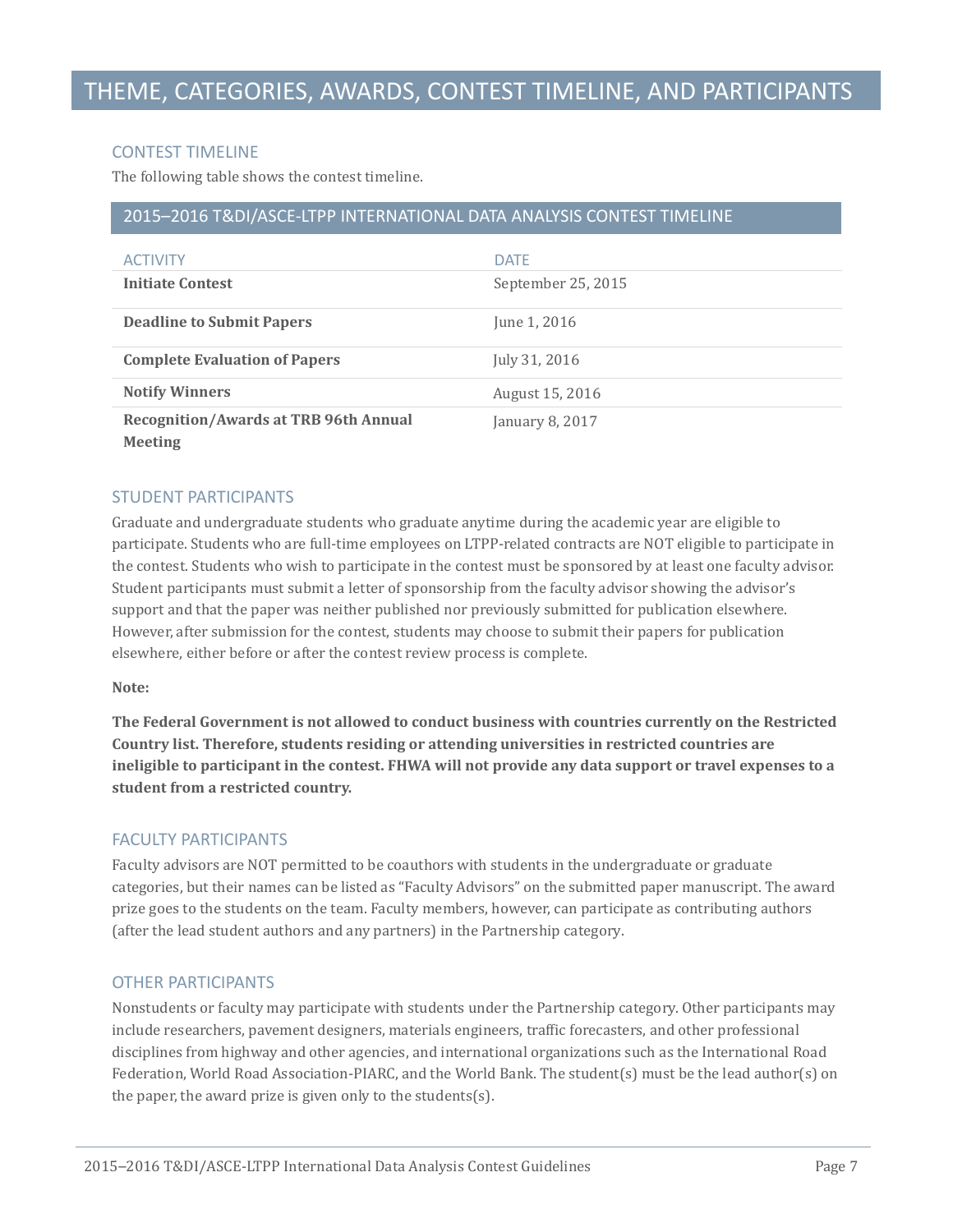# <span id="page-9-0"></span>Paper Guidelines

### PAPER REQUIREMENTS

Paper submissions for all contest categories require that the principle author and investigator be a student or a team of students. The paper preparation guidelines are provided in Appendix A. Each paper must have a cover page including authors' names, affiliations, and addresses. The cover page must also list the category in which the paper is being submitted. An example of the cover page format is shown in Appendix B. Each paper must have a cover page as described in Appendix B, and be submitted in Microsoft Word® format only. Papers submitted in any other format will not be considered.

#### LENGTH OF PAPER

The length of the paper, including the abstract and references, **may not exceed 7,500 words**. A paper that is only text should contain no more than 7,500 words. Each figure, photograph, or table accompanying the text counts as 250 words. For example, if two figures (500 words) and three tables (750 words) are submitted, the text may be no more than 6,250 words. The total number of words in the paper should be noted on the title page.

*Note that 7,500 words is the maximum length. Authors are encouraged to keep paper length to a minimum and limit the number of figures and tables, providing only essential information of interest to the reader. Papers that exceed the maximum word count will NOT be considered by the Contest Board.*

### LENGTH AND CONTENT OF ABSTRACT

Each paper must have an abstract. The abstract **may not exceed 500 words**, be self-contained, and not require reference to the paper to be understood. The abstract should present the primary objectives and scope of the study; the reasons for writing the paper; the techniques or approaches described only to the extent necessary for comprehension; and findings and conclusions should be presented concisely and informatively. The abstract should not contain undefined, unfamiliar terms, undefined acronyms, reference citations, or displayed equations or lists.

### FOOTER

All pages of the submitted paper must have a footer that contains the following information:

- Contest Year (2015–2016 T&DI/ASCE-LTPP International Data Analysis Contest).
- Contest Category (Undergraduate, Graduate, Partnership, or Challenge Category).
- Page Number.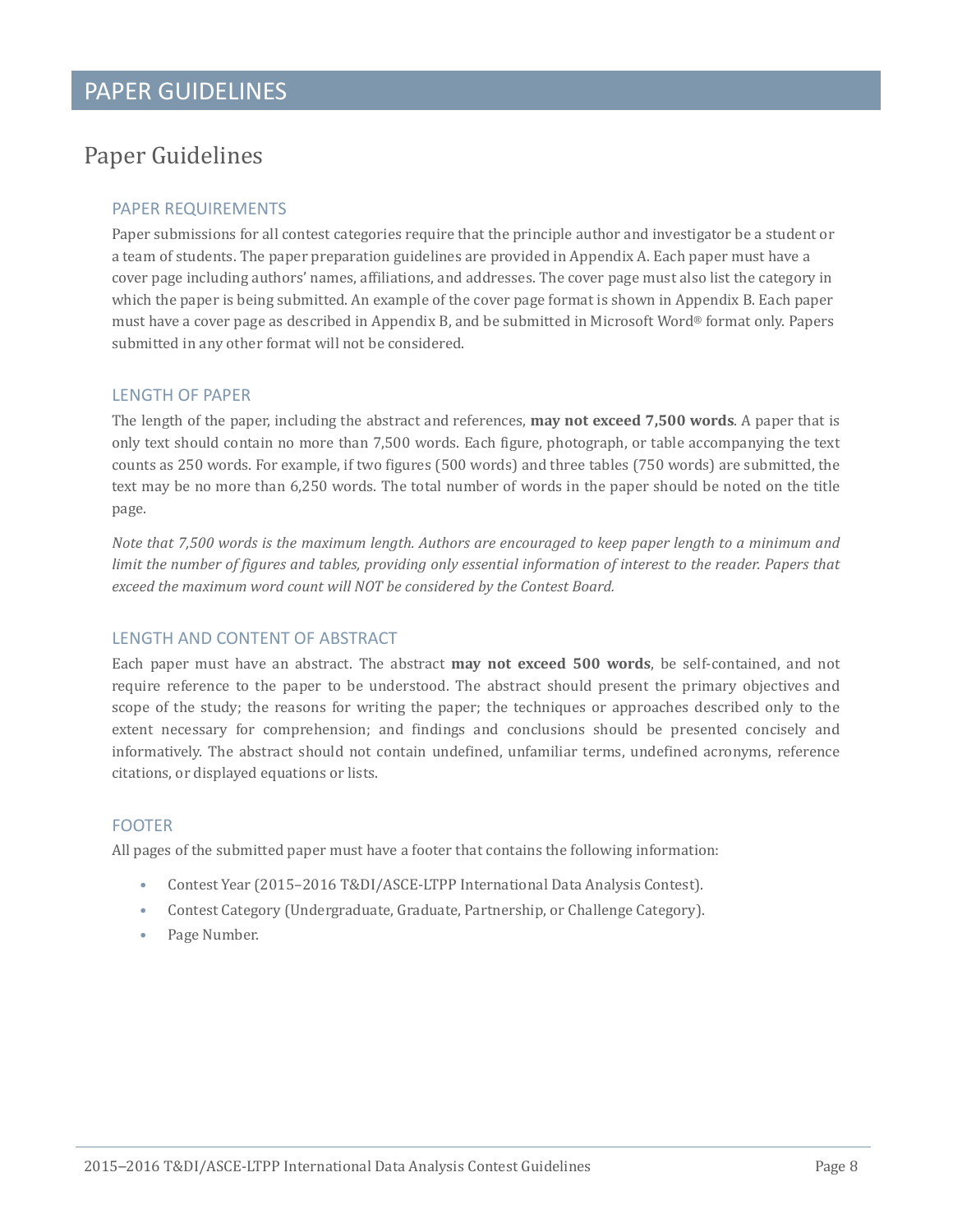# PAPER GUIDELINES

#### PAPER SUBMISSION

Participants must submit their papers to the Transportation & Development Institute (T&DI) of ASCE in **ELECTRONIC FORMAT ONLY** via email. Papers may also be submitted on CD or DVD and mailed to the address shown below. In either case, all papers must reach T&DI's office no later than June 1, 2016.

#### **EMAIL SUBMISSIONS**

Subject line should read: 2015–2016 T&DI/ASCE-LTPP International Data Analysis Contest: [ltpp@asce.org](mailto:echen@asce.org) or [abaker@asce.org.](mailto:abaker@asce.org)

#### **CD/DVD SUBMISSIONS**

American Society of Civil Engineers Transportation & Development Institute 1801 Alexander Bell Drive Reston, VA 20191-4400 ATTENTION: Andrea Baker—T&DI/ASCE-LTPP Task Committee 2015-2016 T&DI/ASCE-LTPP International Data Analysis Contest

The Contest Board will screen the papers to check eligibility status and for duplicate papers. The board will then transfer all files to Adobe® Acrobat® PDF format prior to sending to reviewers, which ensures that contest papers and their contents are not lost or altered in the process of file copying and/or transfer via email.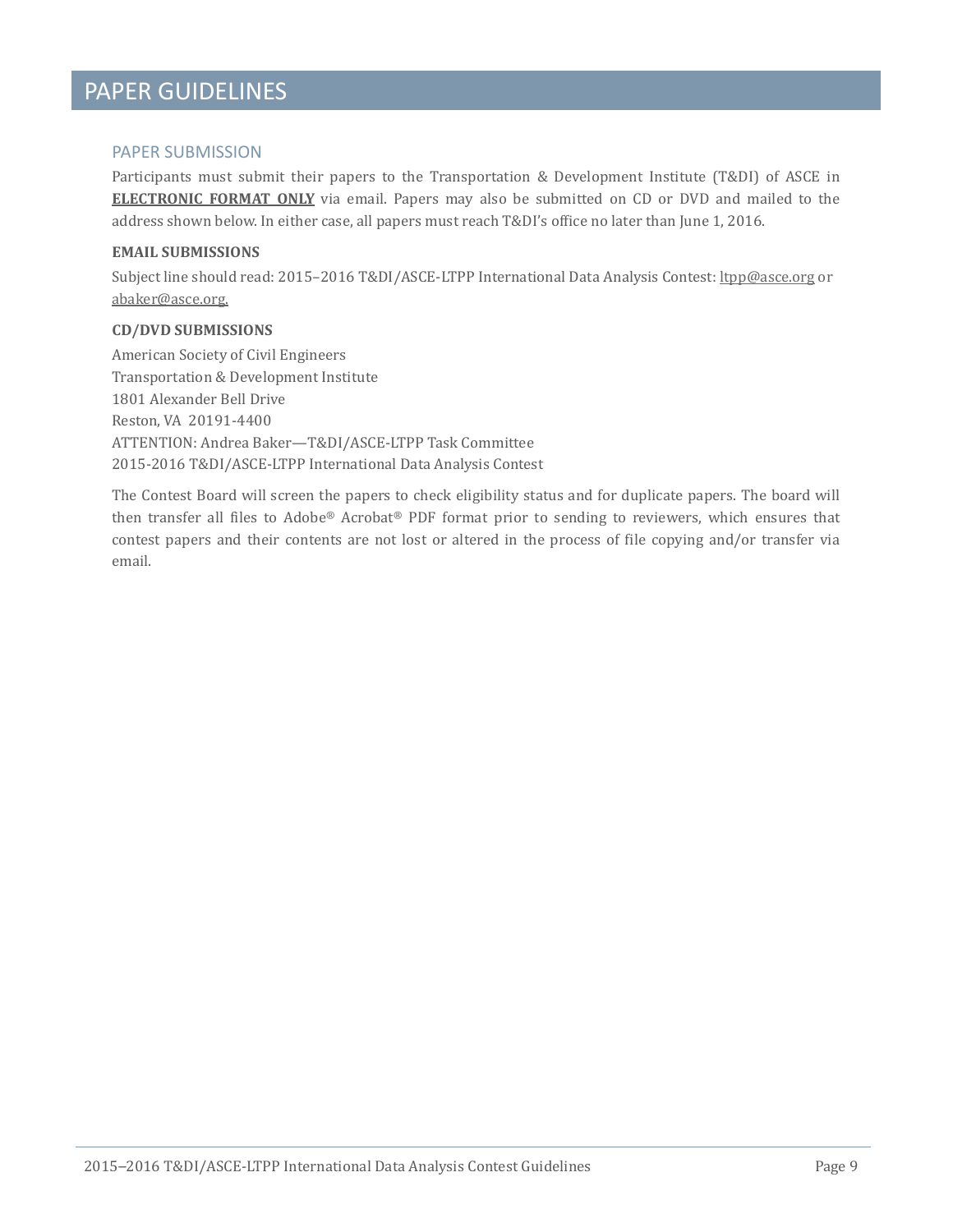# <span id="page-11-0"></span>Appendix A – Paper Preparation

## COVER PAGE

Each paper must have a cover page that includes all authors' names, affiliations, and addresses. It should also list the contest category in which the paper is being submitted (see Appendix B). Papers are reviewed anonymously; therefore, names and affiliations of authors should appear **only** on the cover page.

### FACULTY ADVISOR SPONSORSHIP LETTER

Following the cover page, a signed letter from the faculty advisor for participants should be included on the academic institution letterhead. The letter shall state the advisor's sponsorship of the student or team, that the advisor endorses their participation, and that the paper contents were neither published nor submitted for publication elsewhere.

### ABSTRACT PAGE

The abstract page must follow the cover page and the faculty advisor sponsorship letter. It should include the paper title without the name(s) of the author(s). **The abstract shall not exceed 500 words**.

### PAPER FORMAT (LIMITED TO 7,500 WORDS, INCLUDING FIGURES AND TABLES)

### **MAIN HEADING – LEVEL 1 CENTERED**

(Font: Times New Roman, 14 point, bold. All capital letters.)

## *Heading Level 2 – Left Justified*

Font: Times New Roman, 14 point, and bold italic. Leave two spaces before and one space after.

### Heading Level 3 – Left Justified

Font: Times New Roman, 12 point, underlined. Leave one space before and after.

#### Body Text

Font: Times New Roman, 12 point. Single spaced.

### Footers

Font: Times New Roman, 10 point. Single spaced. Page number centered.

### *References*

List references alphabetically by authors' last names using the ASCE style.